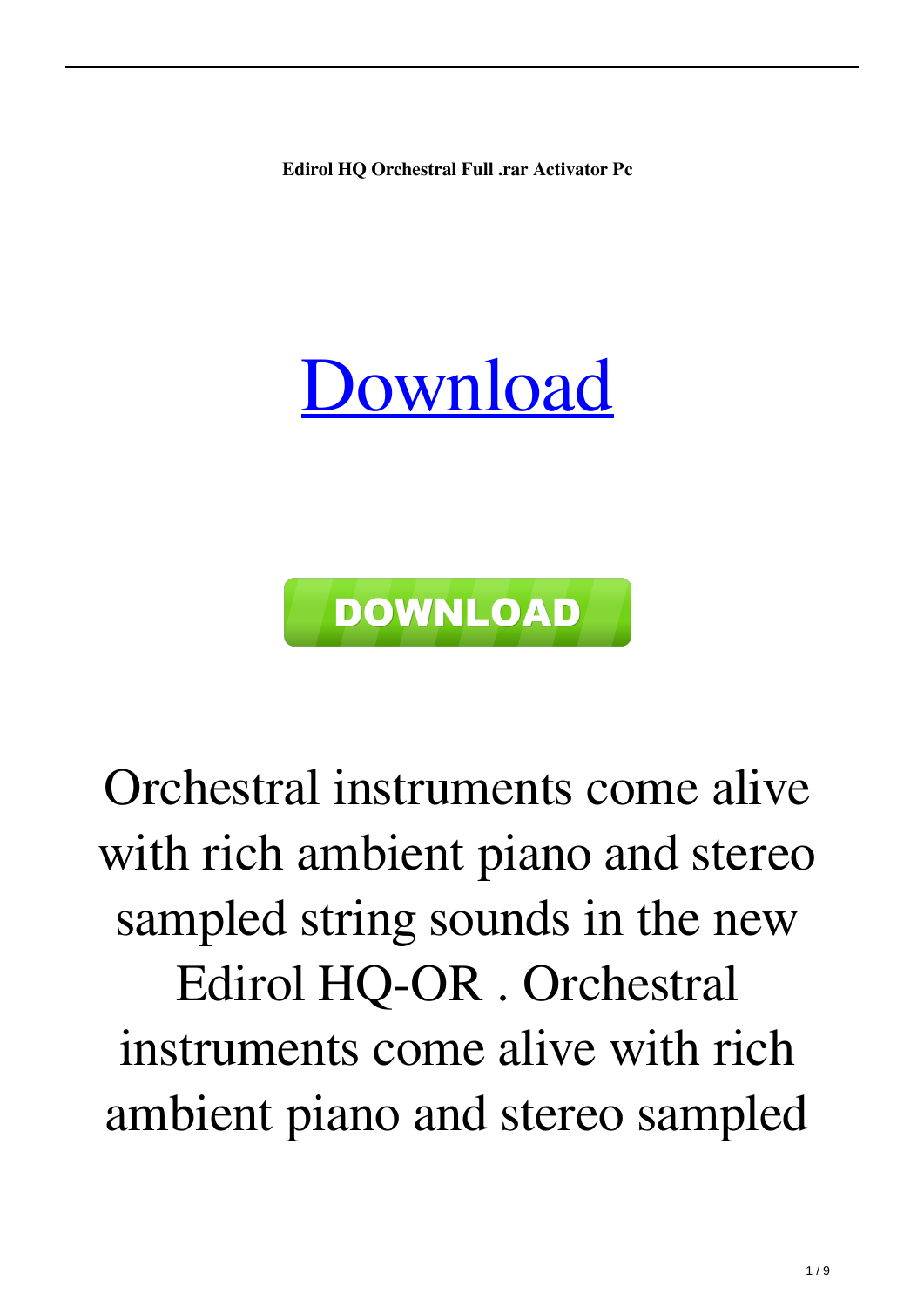## string sounds in the new Edirol HQ-OR Software Synthesizer. Contains realistic orchestral sounds and instruments! Premium acoustic sounds, focusing on Strings,

Woodwinds, Brass, Percussion and Keyboards. Realistic articulations such as vibrato, tremolo, pizzicato, and . Orchestral instruments come alive with rich ambient piano and stereo sampled string sounds in the new Edirol HQ-OR Software Synthesizer. Contains realistic orchestral sounds and instruments! Premium acoustic sounds, focusing on Strings, Woodwinds, Brass,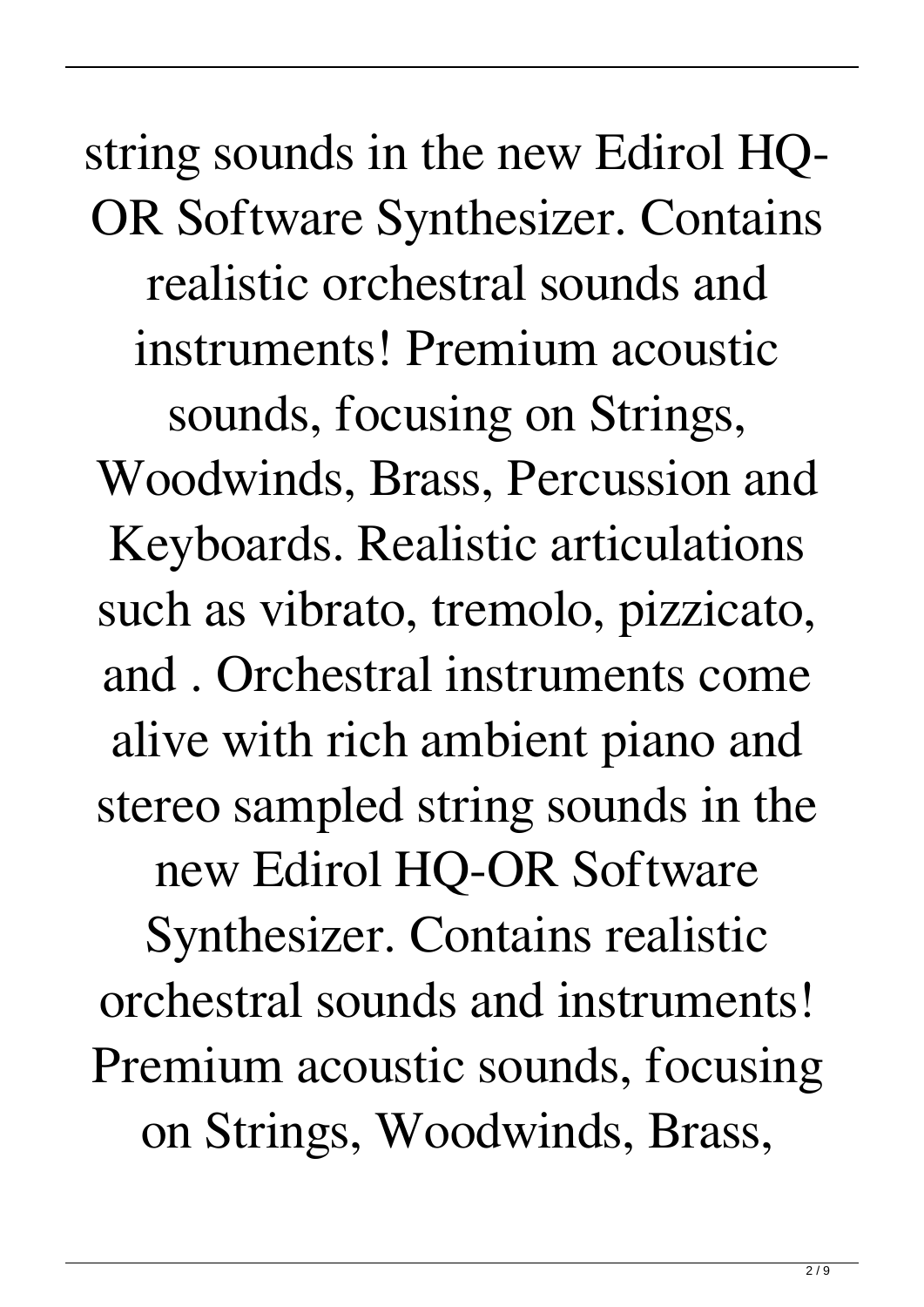Percussion and Keyboards. Realistic articulations such as vibrato, tremolo, pizzicato, and . Premium acoustic sounds, focusing on Strings, Woodwinds, Brass, Percussion and Keyboards. Realistic articulations such as vibrato, tremolo, pizzicato, and . Premium acoustic sounds, focusing on Strings, Woodwinds, Brass, Percussion and Keyboards. Realistic articulations such as vibrato, tremolo, pizzicato, and . Premium acoustic sounds, focusing on Strings, Woodwinds, Brass, Percussion and Keyboards. Realistic articulations such as vibrato, tremolo, pizzicato,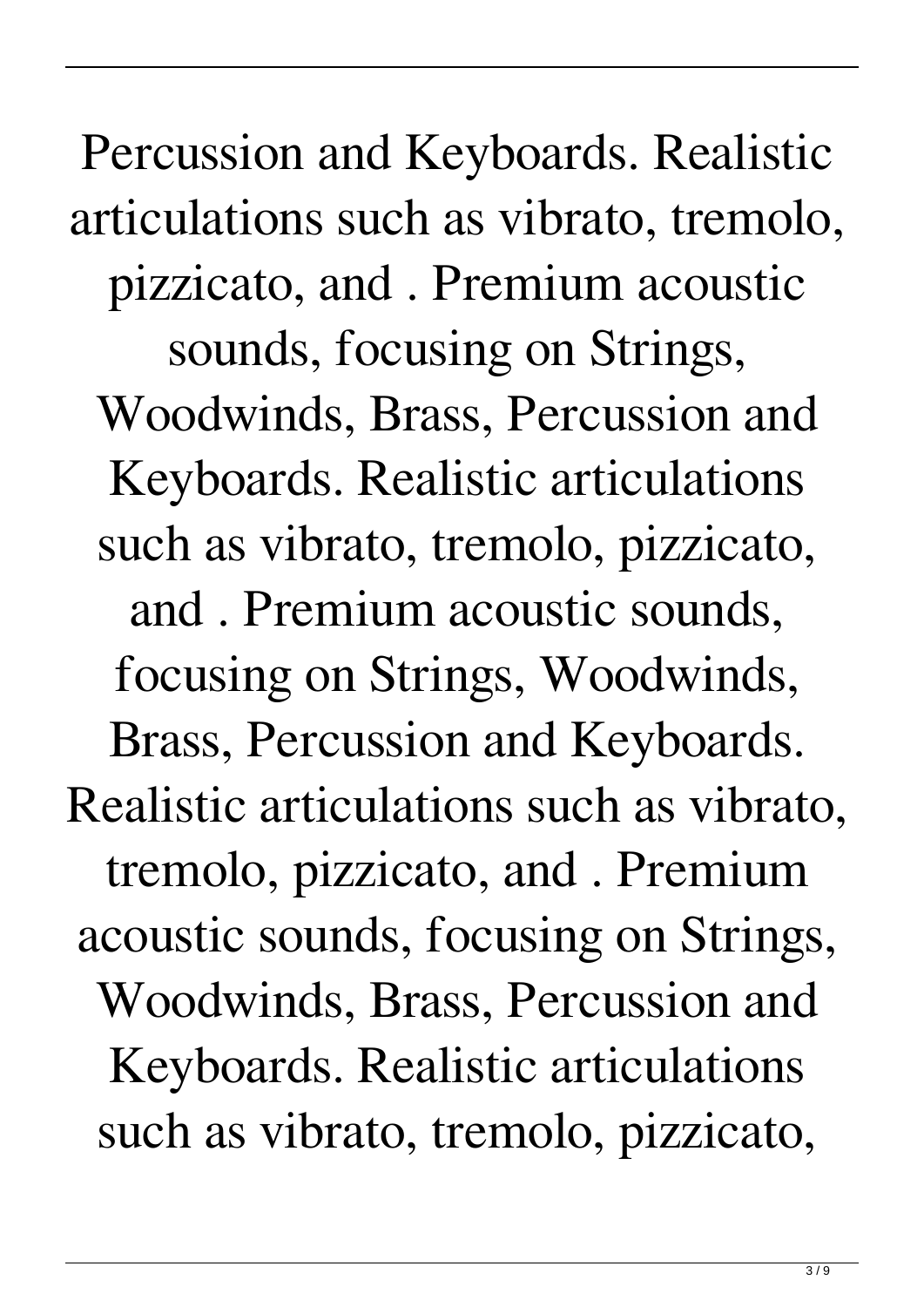and . Premium acoustic sounds, focusing on Strings, Woodwinds, Brass, Percussion and Keyboards. Realistic articulations such as vibrato, tremolo, pizzicato, and . Premium acoustic sounds, focusing on Strings, Woodwinds, Brass, Percussion and Keyboards. Realistic articulations such as vibrato, tremolo, pizzicato, and . Premium acoustic sounds, focusing on Strings, Woodwinds, Brass, Percussion and Keyboards. Realistic articulations such as vibrato, tremolo, pizzicato, and . Premium acoustic sounds, focusing on Strings, Woodwinds, Brass, Percussion and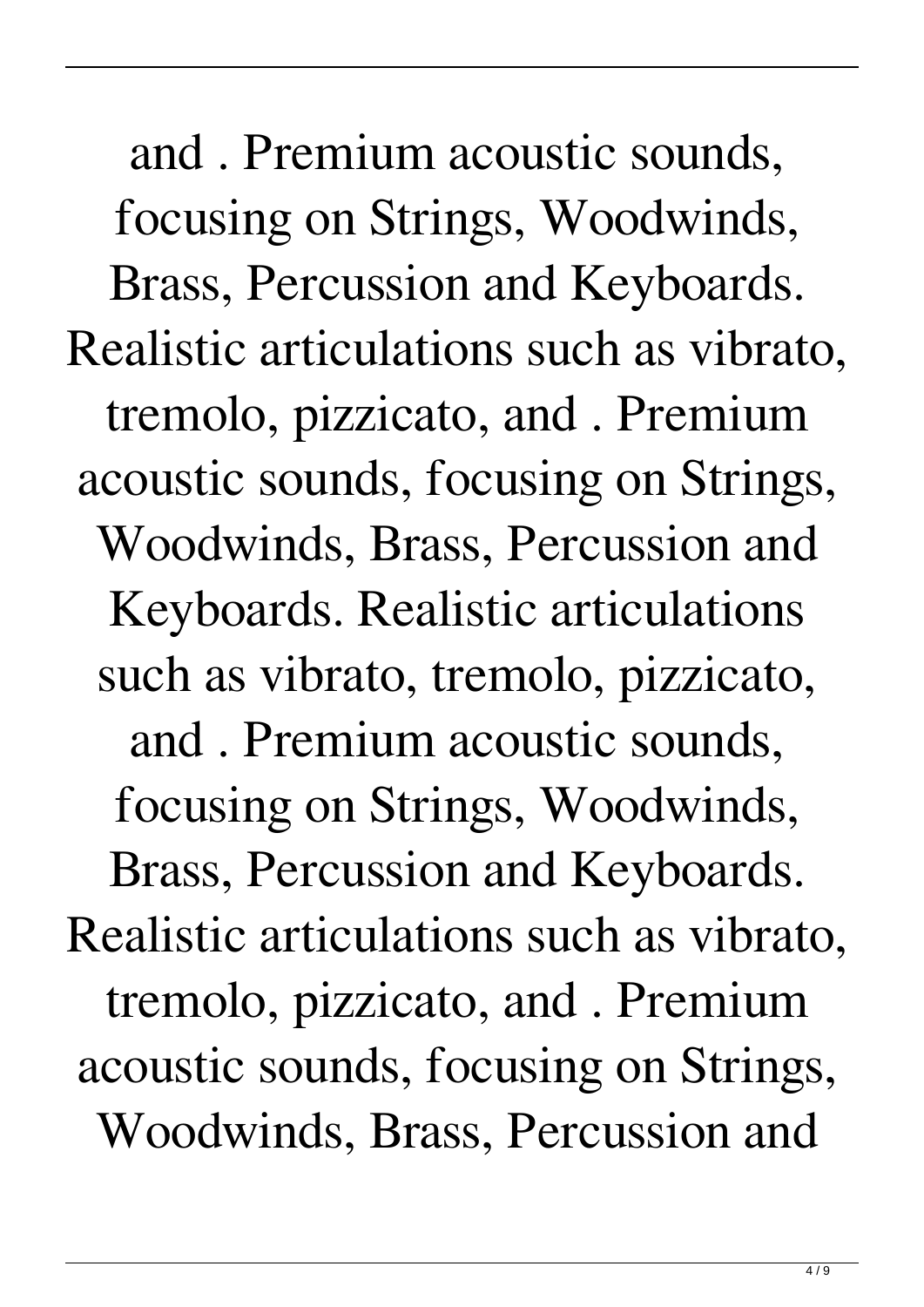Keyboards. Realistic articulations such as vibrato, tremolo, pizzicato, and . Premium acoustic sounds, focusing on Strings, Woodwinds, Brass, Percussion and Keyboards. Realistic articulations such as vibrato, tremolo, pizzicato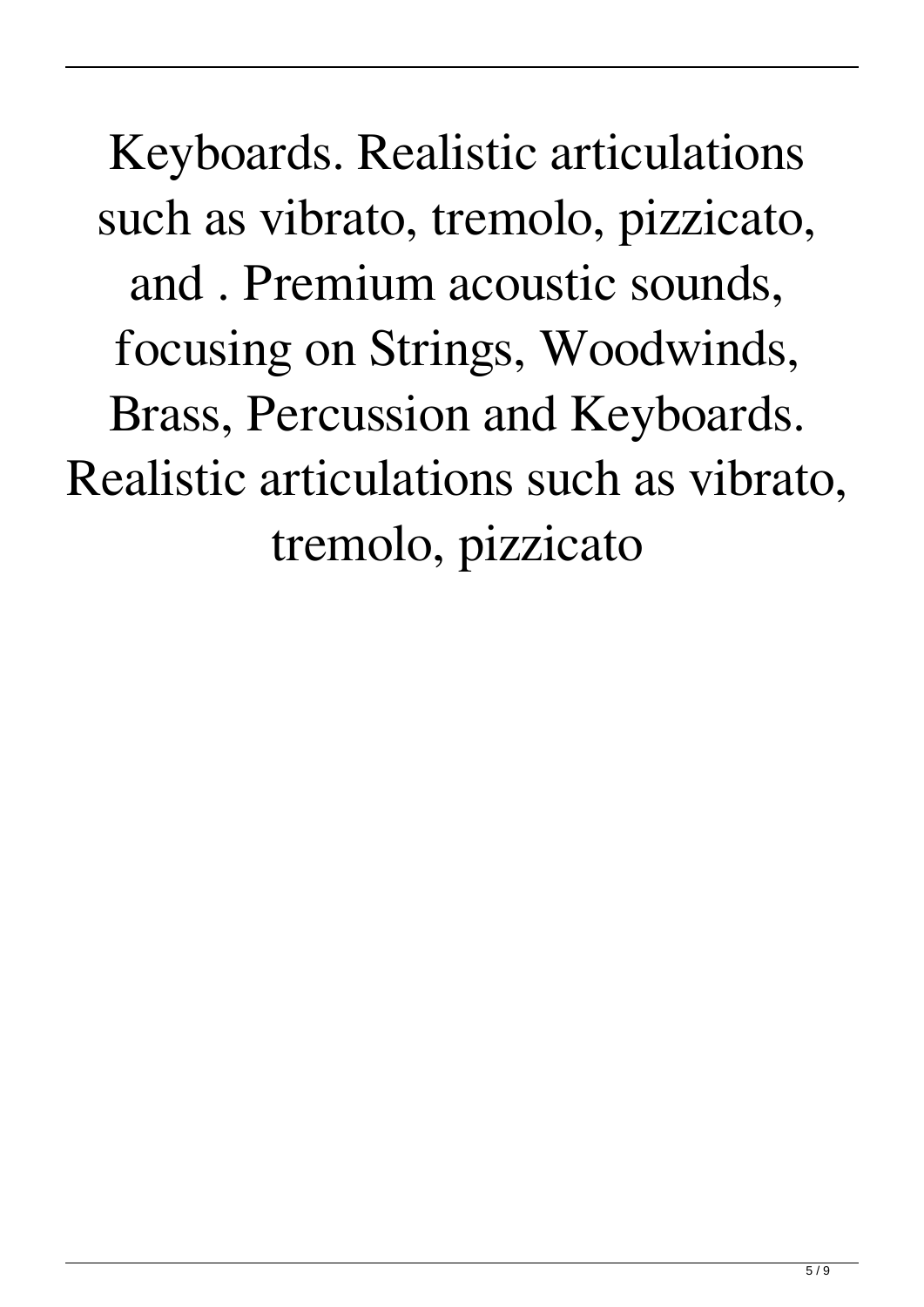Orchestral instruments come alive with rich ambient piano and stereo sampled string sounds in the new Edirol HQ-OR Software Synthesizer.Premium acoustic sounds, focusing on Strings, Woodwinds, Brass, Percussion and Keyboards. Realistic articulations such as vibrato, tremolo, pizzicato, and .Edirol HQ Orchestral full version. Diese Kategorie enthält mehr als 3.990 Titel. 0% In 3 Sekunden gefundene Titel. [Ammonia. Edirol Orch. VST - Full Version - EduroHQ - Orch. VST - Music (HQD Version) . Orchestral instruments come alive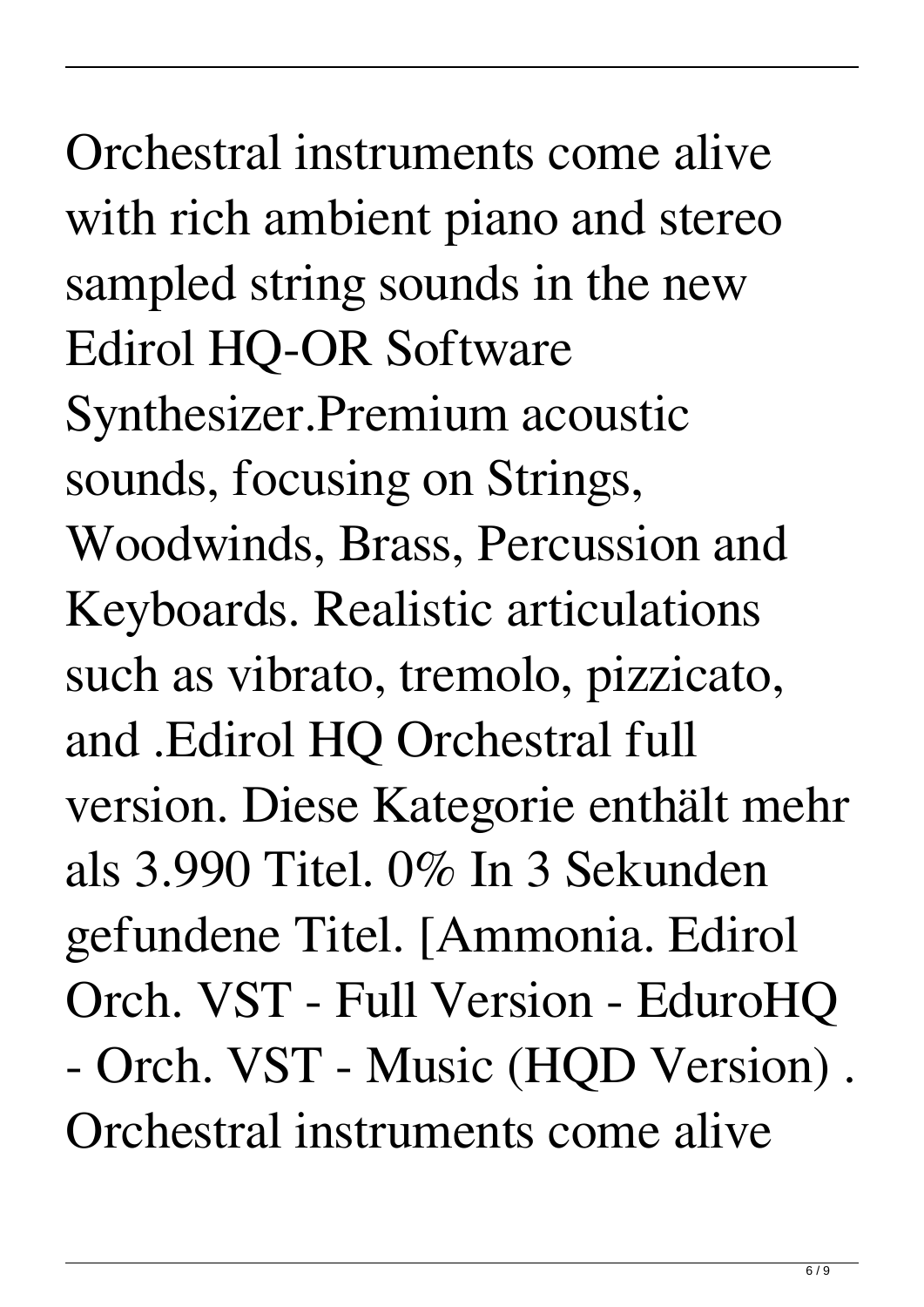## 7 / 9

with rich ambient piano and stereo sampled string sounds in the new Edirol HQ-OR Software Synthesizer.Premium acoustic sounds, focusing on Strings, Woodwinds, Brass, Percussion and Keyboards. Realistic articulations such as vibrato, tremolo, pizzicato, and .Edirol HQ Orchestral full version Orchestral instruments come alive with rich ambient piano and stereo sampled string sounds in the new Edirol HQ-OR Software Synthesizer.Premium acoustic sounds, focusing on Strings, Woodwinds, Brass, Percussion and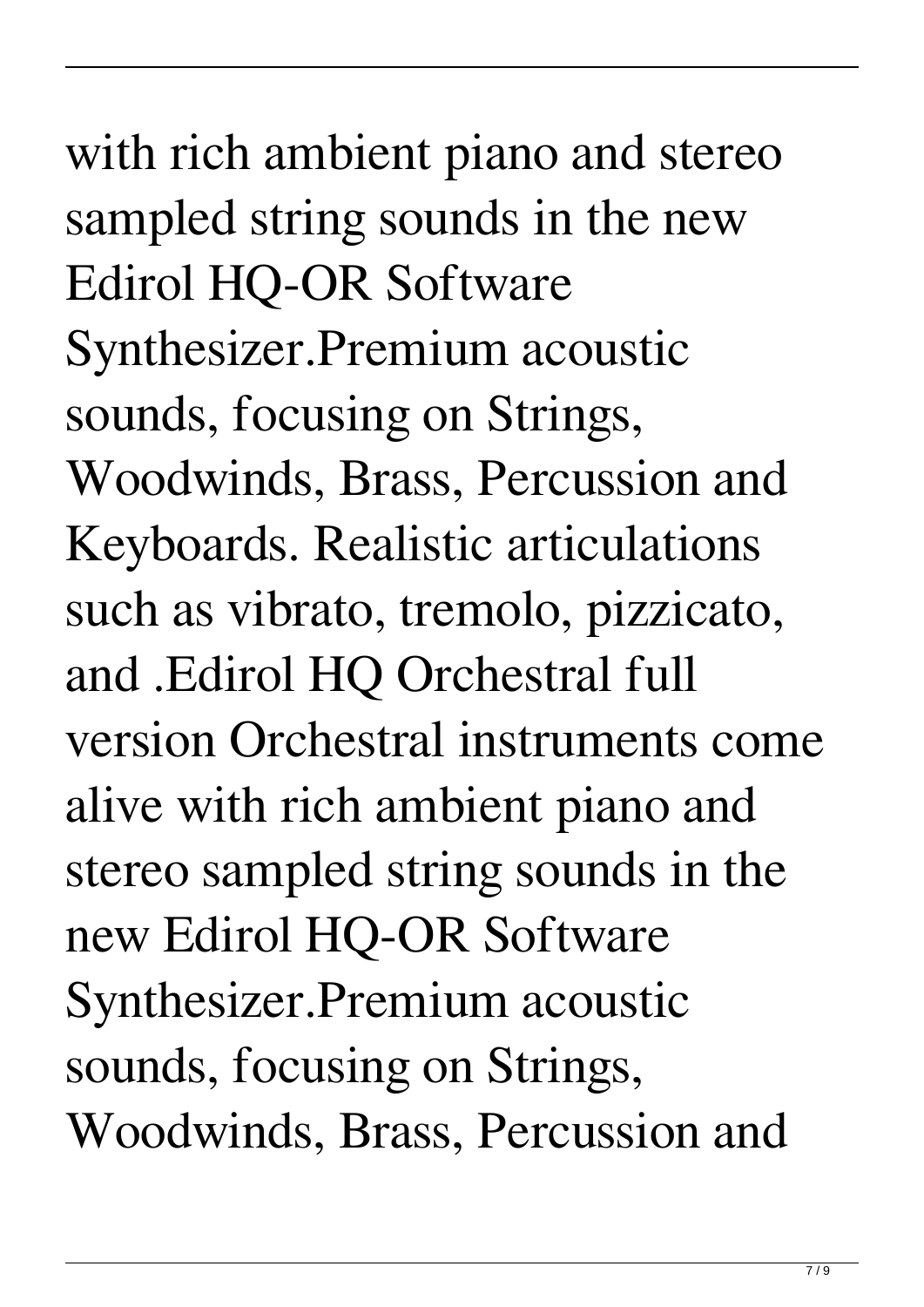Keyboards. Realistic articulations such as vibrato, tremolo, pizzicato, and .Edirol HQ Orchestral full version. Diese Kategorie enthält mehr als 3.990 Titel. 0% In 3 Sekunden gefundene Titel. [Ammonia. Edirol Orch. VST - Full Version - EduroHQ - Orch. VST - Music (HQD Version) . Orchestral instruments come alive with rich ambient piano and stereo sampled string sounds in the new Edirol HQ-OR Software Synthesizer.Premium acoustic sounds, focusing on Strings, Woodwinds, Brass, Percussion and Keyboards. Realistic articulations